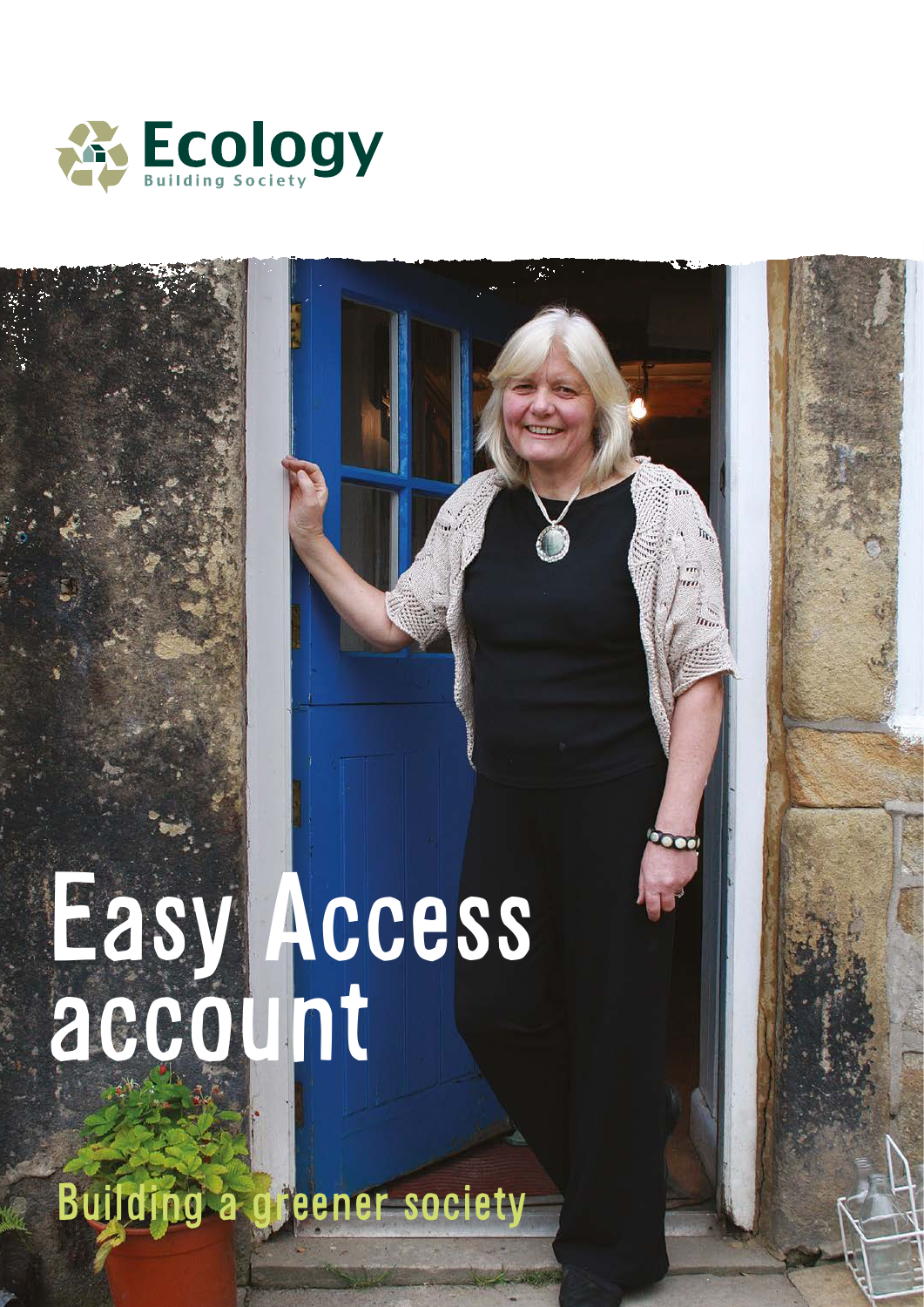



Our Easy Access account is a simple account with the same interest rate regardless of your balance. We aim to pay a good rate, but not our best rate, on this account. There is no notice period, so this account is suitable if you need unrestricted access to your funds.

This account can be used for short-term savings such as saving for a holiday or for improving the energy efficiency of your home, as well as providing support for our lending on sustainable properties and projects. It is a low-risk account which may be suitable if you are just starting to save or can't afford the risk of not having access to your savings. This account is not suitable if you are looking to maximise the return on your savings.



## We put people and planet before profit

Saving with Ecology means joining a community of people who use their money to build a greener future. We use your funds to provide mortgages for projects that make a positive environmental and social impact, as well as providing a fair financial return for our savers. You can find out more about what makes us special and meet some of our members in *Why choose Ecology for your savings?* 

### Key features:

- A variable rate of interest
- **Monthly savings options**
- **No-notice withdrawals**
- **Limited to one Easy Access account per member**
- **Operation via our online service (restrictions** apply) or by free First Class Business Reply post (available for postal applications only)

# How your savings are protected

Your eligible deposits with Ecology Building Society are protected up to a total of £85,000 by the Financial Services Compensation Scheme (FSCS). Any deposits you hold above the limit are unlikely to be covered. For further information, please visit **fscs.org.uk**.

# The mutual difference

When you join Ecology, you become a member of a mutual organisation, owned by our members and dedicated to their interests. It's a way of making finance more democratic – putting people before profit. Every member is valued equally and respected as an individual. We're open and transparent about the decisions we make on your behalf and we encourage you to have your say on our work, including at our Annual General Meeting.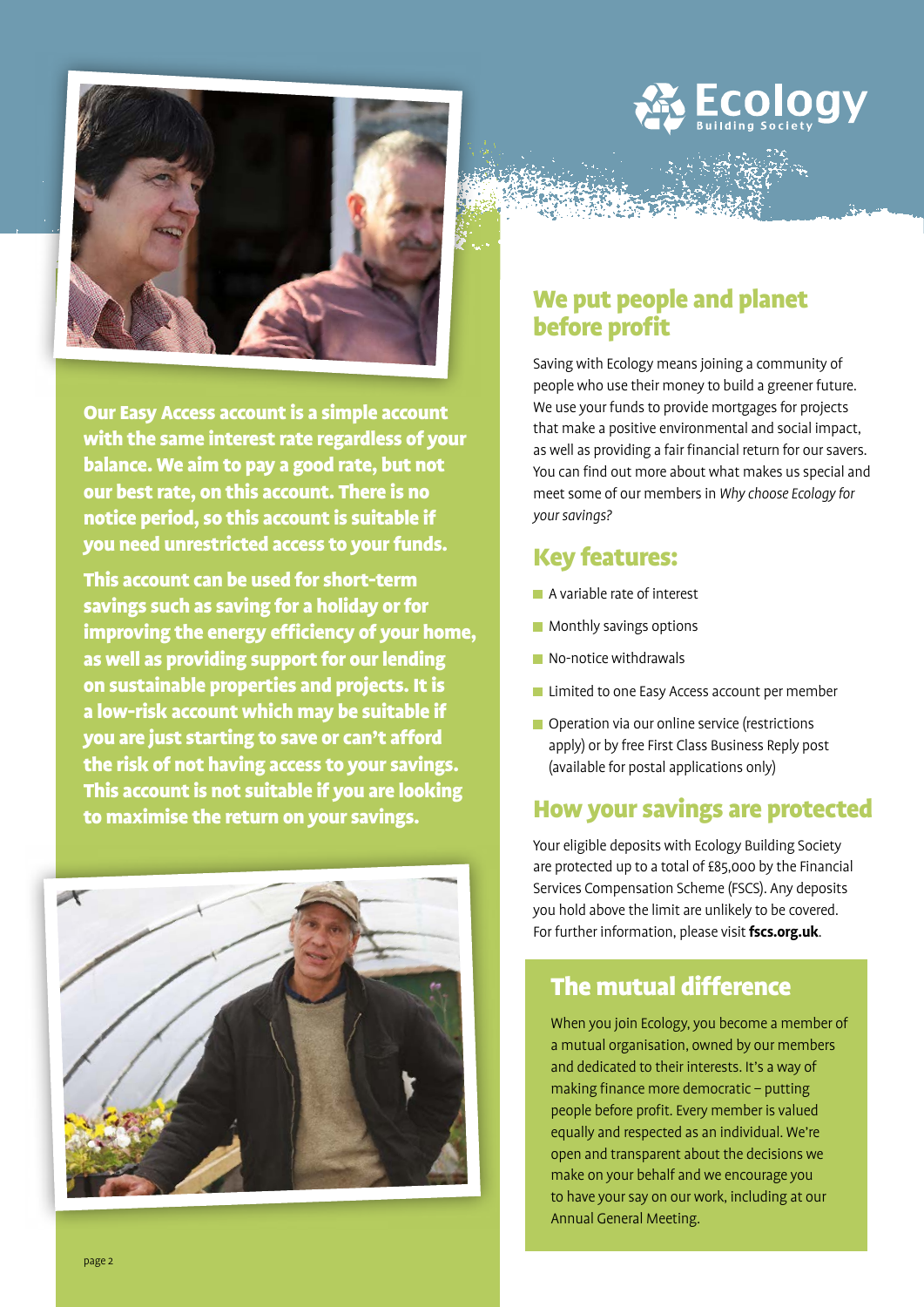#### **The information provided in this Summary Box is a summary of the key features of the Easy Access account and is not intended to be a substitute for reading the terms and conditions that apply to the account.**

ang pang

| <b>Summary Box</b>                                                  |                                                                                                                                                                                                                                                                                                                                                                                                                                                                                                                                                                                                                                                                                                                                                                                                                                                                                                                                                                                                                                                                                                                                                                                                                                                                                                                                                                                                                                                                                                                                                                                                                                                                                                                                                                                                          |
|---------------------------------------------------------------------|----------------------------------------------------------------------------------------------------------------------------------------------------------------------------------------------------------------------------------------------------------------------------------------------------------------------------------------------------------------------------------------------------------------------------------------------------------------------------------------------------------------------------------------------------------------------------------------------------------------------------------------------------------------------------------------------------------------------------------------------------------------------------------------------------------------------------------------------------------------------------------------------------------------------------------------------------------------------------------------------------------------------------------------------------------------------------------------------------------------------------------------------------------------------------------------------------------------------------------------------------------------------------------------------------------------------------------------------------------------------------------------------------------------------------------------------------------------------------------------------------------------------------------------------------------------------------------------------------------------------------------------------------------------------------------------------------------------------------------------------------------------------------------------------------------|
| <b>Account name</b>                                                 | Easy Access                                                                                                                                                                                                                                                                                                                                                                                                                                                                                                                                                                                                                                                                                                                                                                                                                                                                                                                                                                                                                                                                                                                                                                                                                                                                                                                                                                                                                                                                                                                                                                                                                                                                                                                                                                                              |
| What is the interest rate?                                          | The Easy Access account offers a variable rate of interest of 0.60% gross* p.a./AER**<br>Interest is calculated on a daily basis and credited to your account on 31 December<br>each year.<br>* We pay all savings interest gross, which means that no tax is deducted. It's your<br>responsibility to pay any tax due, based on your individual circumstances. Tax rules<br>may change in future.<br>** AER stands for Annual Equivalent Rate and provides a means of comparing interest<br>rates by showing what the rate would be if interest was paid and added once a year.                                                                                                                                                                                                                                                                                                                                                                                                                                                                                                                                                                                                                                                                                                                                                                                                                                                                                                                                                                                                                                                                                                                                                                                                                         |
| <b>Can Ecology Building</b><br>Society change the<br>interest rate? | We may change interest rates at any time if we reasonably believe that the change is<br>needed for any of the following reasons (which may relate to circumstances existing<br>at the time or those that are expected to apply in the near future):<br>• to respond to changes in the Bank of England Base Rate<br>• to respond to changes in mortgage or interest rates generally (including the<br>interest rates paid on similar accounts by other providers of financial services)<br>• to enable us to manage the difference between the interest rates charged<br>to our borrowers and interest rates paid to our investors, or the providers of<br>funds to us, taking into account the interests of the Society, our members,<br>and your rights and interests as an account holder<br>• to respond to changes in the law or the decision of a court or ombudsman<br>• to meet relevant regulatory requirements<br>• to respond to new (or changes to) statements or codes of practice or industry<br>guidance designed to enhance consumer protection<br>• to reflect changes to our costs in providing the account, including<br>administration costs and costs of providing services or facilities<br>• to introduce or alter 'tiers' of interest where different rates apply depending<br>on the amount in the account.<br>Where we make any such change, we will act reasonably and we will only make the<br>change if we believe it is fair in the circumstances.<br>Any change we make to interest rates will be proportionate to the circumstances<br>giving rise to the change.<br>For further information regarding interest rate changes including the process for<br>notifying you, please refer to section 7 in our brochure Saving with Ecology - General<br>terms and conditions. |

**ECOLOG**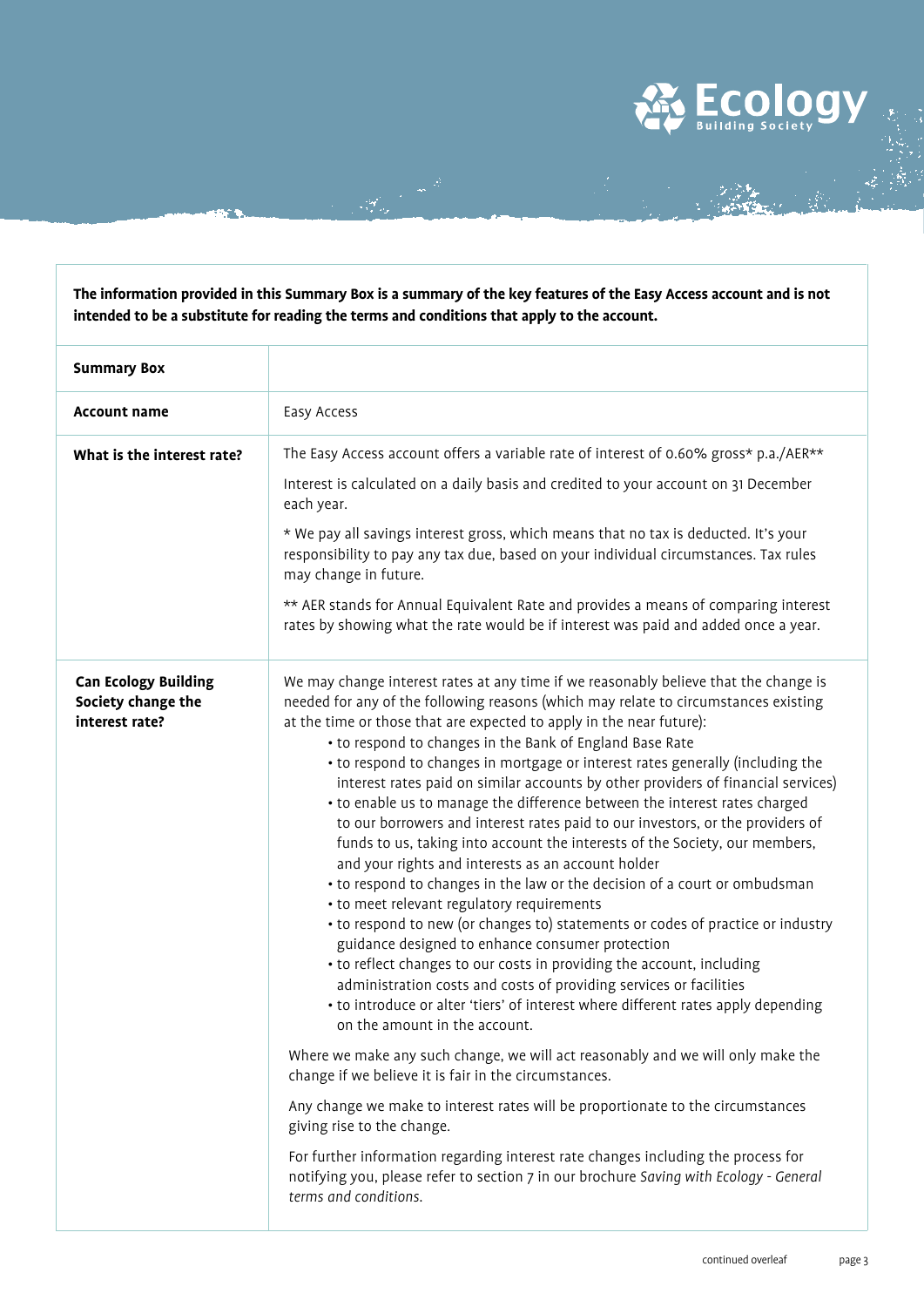

 $\frac{1}{2} \sum_{i=1}^{n} \frac{1}{2} \sum_{j=1}^{n} \frac{1}{2} \sum_{j=1}^{n} \frac{1}{2} \sum_{j=1}^{n} \frac{1}{2} \sum_{j=1}^{n} \frac{1}{2} \sum_{j=1}^{n} \frac{1}{2} \sum_{j=1}^{n} \frac{1}{2} \sum_{j=1}^{n} \frac{1}{2} \sum_{j=1}^{n} \frac{1}{2} \sum_{j=1}^{n} \frac{1}{2} \sum_{j=1}^{n} \frac{1}{2} \sum_{j=1}^{n} \frac{1}{2} \sum_{j=1}^{n$ 

an C

| What would the<br>estimated balance be<br>after 12 months based<br>on a £1,000 deposit? | Based on an interest rate of 0.60% gross, the balance on a £1,000 deposit after<br>12 months would be £1,006.<br>This projection is provided for illustrative purposes only and does not take into<br>account your individual circumstances.                                                                                                                                                                                                                                                                                                                                                                                                                                                                                                                                                                                                                                                                                                                                                                                                           |
|-----------------------------------------------------------------------------------------|--------------------------------------------------------------------------------------------------------------------------------------------------------------------------------------------------------------------------------------------------------------------------------------------------------------------------------------------------------------------------------------------------------------------------------------------------------------------------------------------------------------------------------------------------------------------------------------------------------------------------------------------------------------------------------------------------------------------------------------------------------------------------------------------------------------------------------------------------------------------------------------------------------------------------------------------------------------------------------------------------------------------------------------------------------|
| How do I open and<br>manage my account?                                                 | Applications for this account can be made online or by posting a completed<br>application form. Please refer to page 5 of this brochure for further details of how to<br>open an account and make your initial and any further deposits.<br>Limited to one Easy Access account per member.<br>With our online service, you can view your account transactions, send secure messages<br>and request withdrawals.<br>Please allow up to 2 working days for payments to show on your account.<br>Where the account is opened online, the initial deposit must be made online. For postal<br>applications the initial deposit can be by cheque or bank transfer. All subsequent<br>deposits can be made by bank transfer, Direct Debit or cheque. You can also save<br>monthly by Direct Debit or standing order (the minimum amount payable by<br>Direct Debit is £10).<br>The minimum amount to open an Easy Access account is £25 and the maximum<br>investment is £125,000.<br>The minimum amount required to keep an Easy Access account open is £25. |
| Can I withdraw money?                                                                   | As there is no notice period with the Easy Access account, you have unrestricted<br>access to your funds.<br>The minimum withdrawal amount is £5 and withdrawals must be for a specific<br>amount unless the account is to be closed. Accounts can be closed upon request and<br>with no penalty.<br>Withdrawals should be requested via our online service (restrictions apply). For postal<br>accounts, withdrawals can also be requested by using a withdrawal/notification form<br>or by sending us a letter signed by whoever is authorised to operate the account.                                                                                                                                                                                                                                                                                                                                                                                                                                                                               |
| <b>Additional information</b>                                                           | This Summary Box should be read in conjunction with the following documents<br>before applying for an Easy Access account:<br>· Saving with Ecology - General terms and conditions<br>• FSCS Information Sheet<br>• Current savings rates and charges<br>· Savings account identification requirements                                                                                                                                                                                                                                                                                                                                                                                                                                                                                                                                                                                                                                                                                                                                                 |

189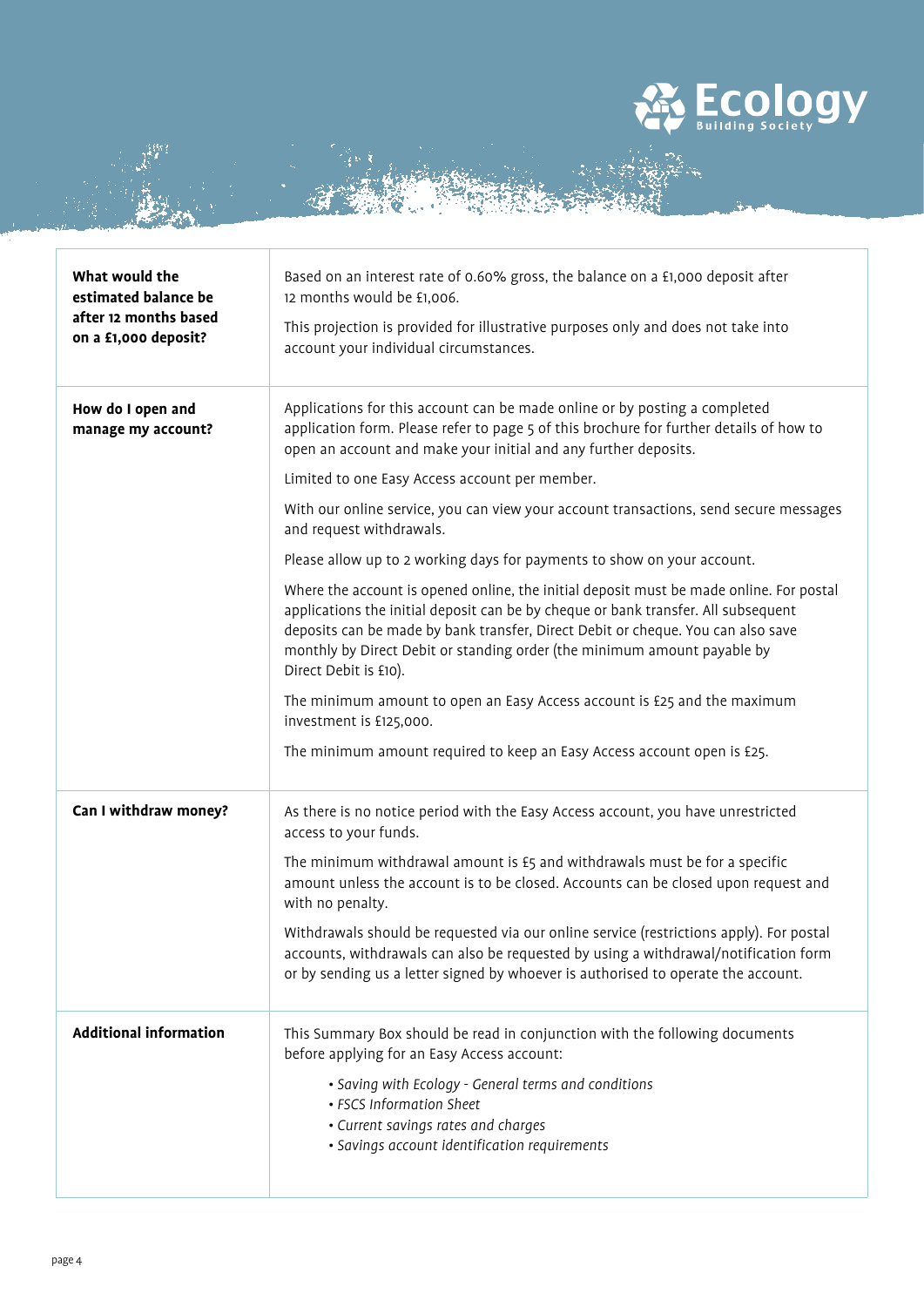



# Product Specific **Conditions**

#### To open an account

#### Online applications

- Simply apply via our website **ecology.co.uk**. You will be taken through three key stages: online service registration; online application, and finally, providing an initial deposit to open your account
- You can make a deposit by bank transfer or Direct Debit. If you wish to operate your account also by post, you will need to provide a specimen signature. Contact **savings@ecology.co.uk**

#### Postal applications

**Simply complete our Easy Access application form** and post to: Ecology Building Society, 7 Belton Road, Silsden, Keighley BD20 0EE. Please note, scanned copies are not accepted

■ You can make a deposit by bank transfer, Direct Debit or cheque. To make your initial deposit via bank transfer, enter the details of the account from which you wish to make the deposit (must be a current bank account in your name) in the relevant section of the application form. Once your account has been set up, we will contact you with instructions on making your initial deposit. Alternatively, you can send a cheque from your personal account payable to Ecology Building Society re: (your name)

#### General conditions

- $\blacksquare$  If you are an existing member of the Society, we may not need further evidence of identification, so please remember to quote your account number on the application form
- To open and maintain an account, you will need to be resident in the UK and not resident for tax purposes anywhere other than the UK
- Young people aged 16 to 17 are also eligible to open an account. You can also open an account on behalf of a child under 16. In both instances, new accounts can only be opened via postal applications. For more information visit **ecology.co.uk/savings/easy-access**
- $\blacksquare$  Please be aware of the identification requirements outlined in the brochure *Savings account identification requirements*